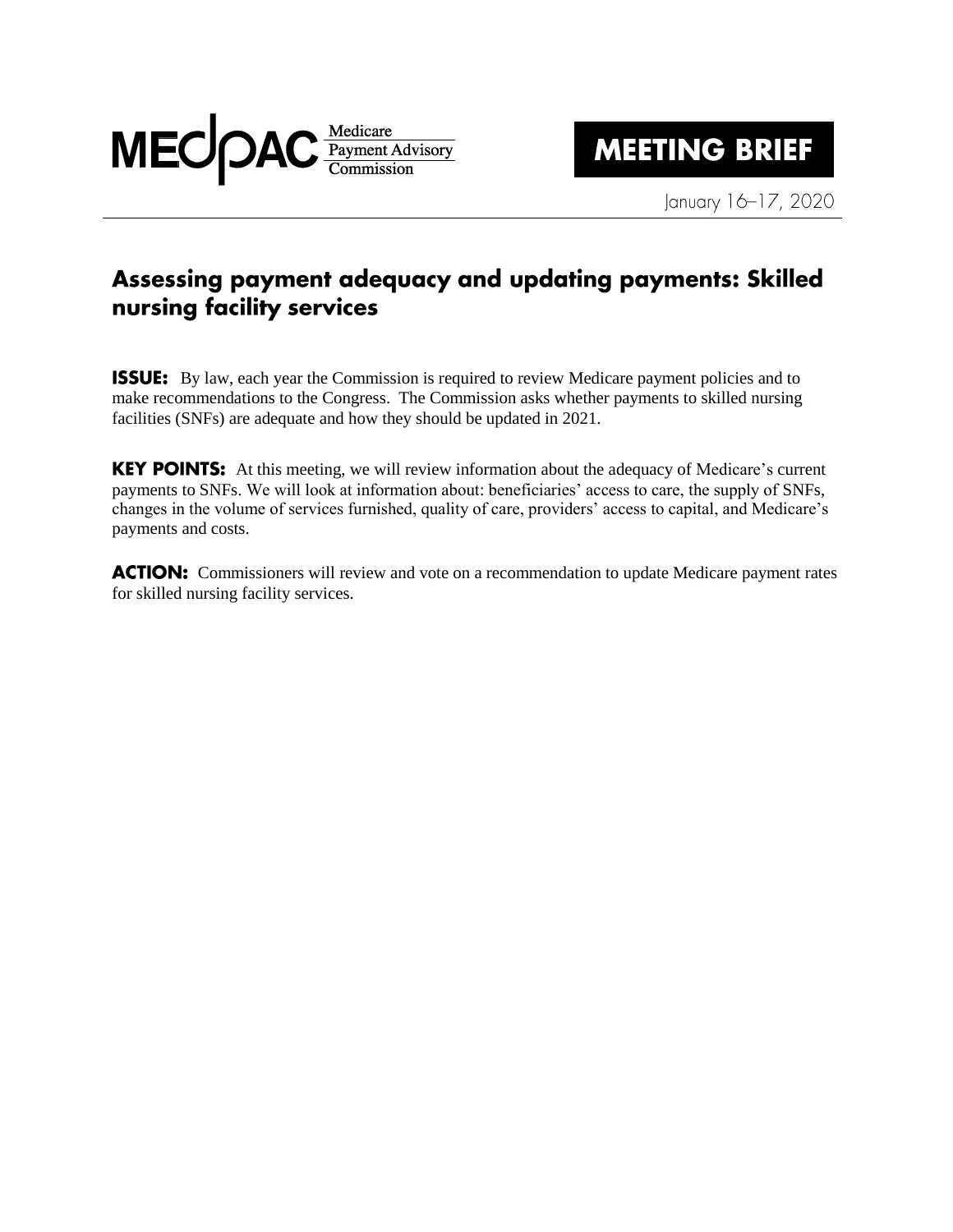

January 16 - 17, 2020

## Assessing payment adequacy and updating payments: Home health care services

**ISSUE:** Each year the Commission examines measures of the adequacy of payments to fee-for-service providers, pursuant to the statutory framework.

KEY POINTS: We examine several factors to determine the adequacy of Medicare's payments for home health services, including access to care (supply of providers and service utilization), quality of care, providers' access to capital, and Medicare payments and costs.

**ACTION:** The Commissioners will discuss the update to the home health prospective payment system and vote on the draft recommendation for 2021.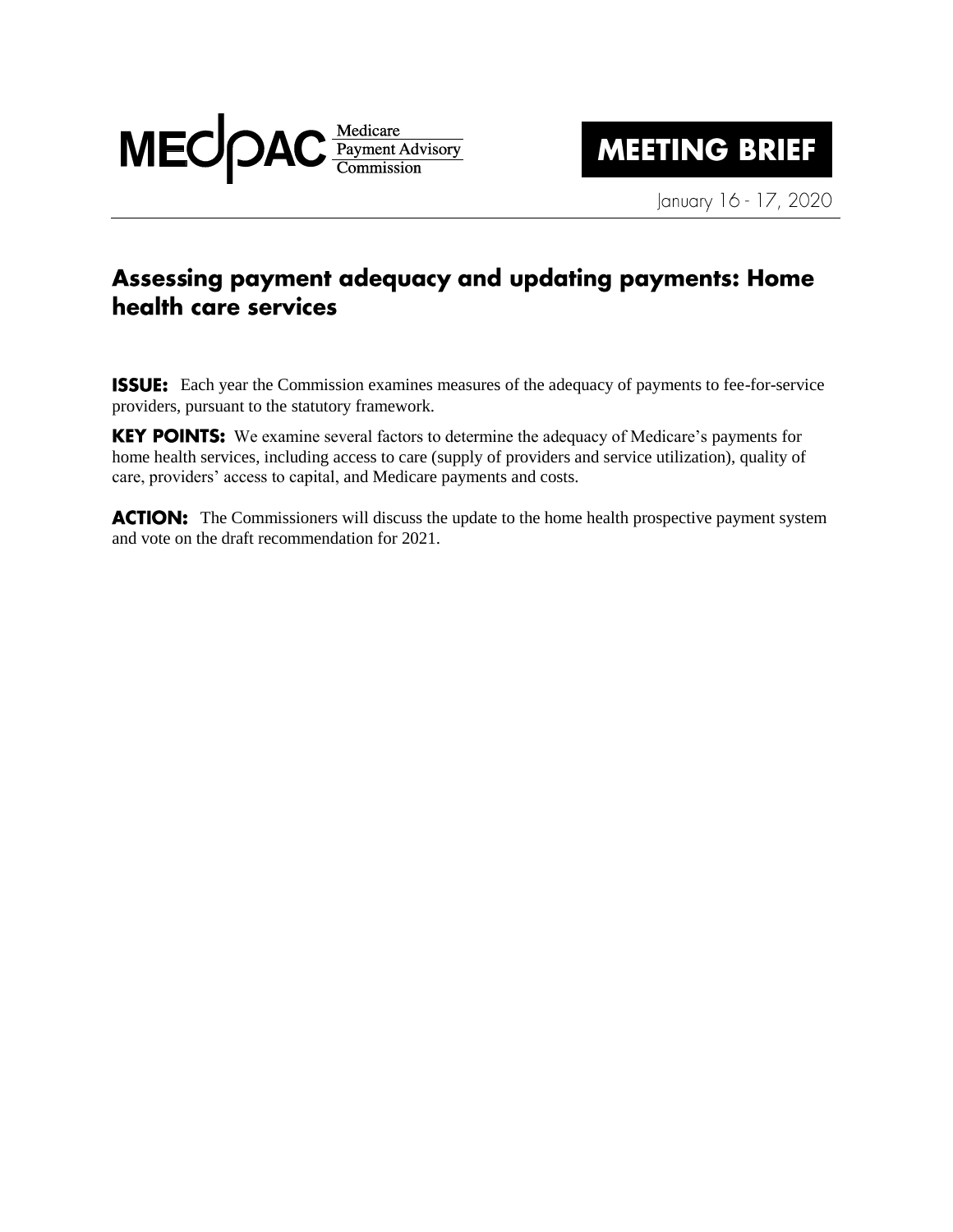

January 16-17, 2020

## Assessing payment adequacy and updating payments: Inpatient rehabilitation facility services

**ISSUE:** By law, each year the Commission is required to review Medicare payment policies and to make recommendations to the Congress. The Commission asks whether payments to inpatient rehabilitation facilities (IRFs) are adequate and how they should be updated in 2021.

KEY POINTS: At this meeting, we will review information about the adequacy of Medicare's current payments to IRFs. We will look at information about: beneficiaries' access to care, the supply of IRFs, changes in the volume of services furnished, quality of care, providers' access to capital, and Medicare's payments and costs.

**ACTION:** Commissioners will review and vote on a recommendation to update Medicare payment rates for inpatient rehabilitation services.